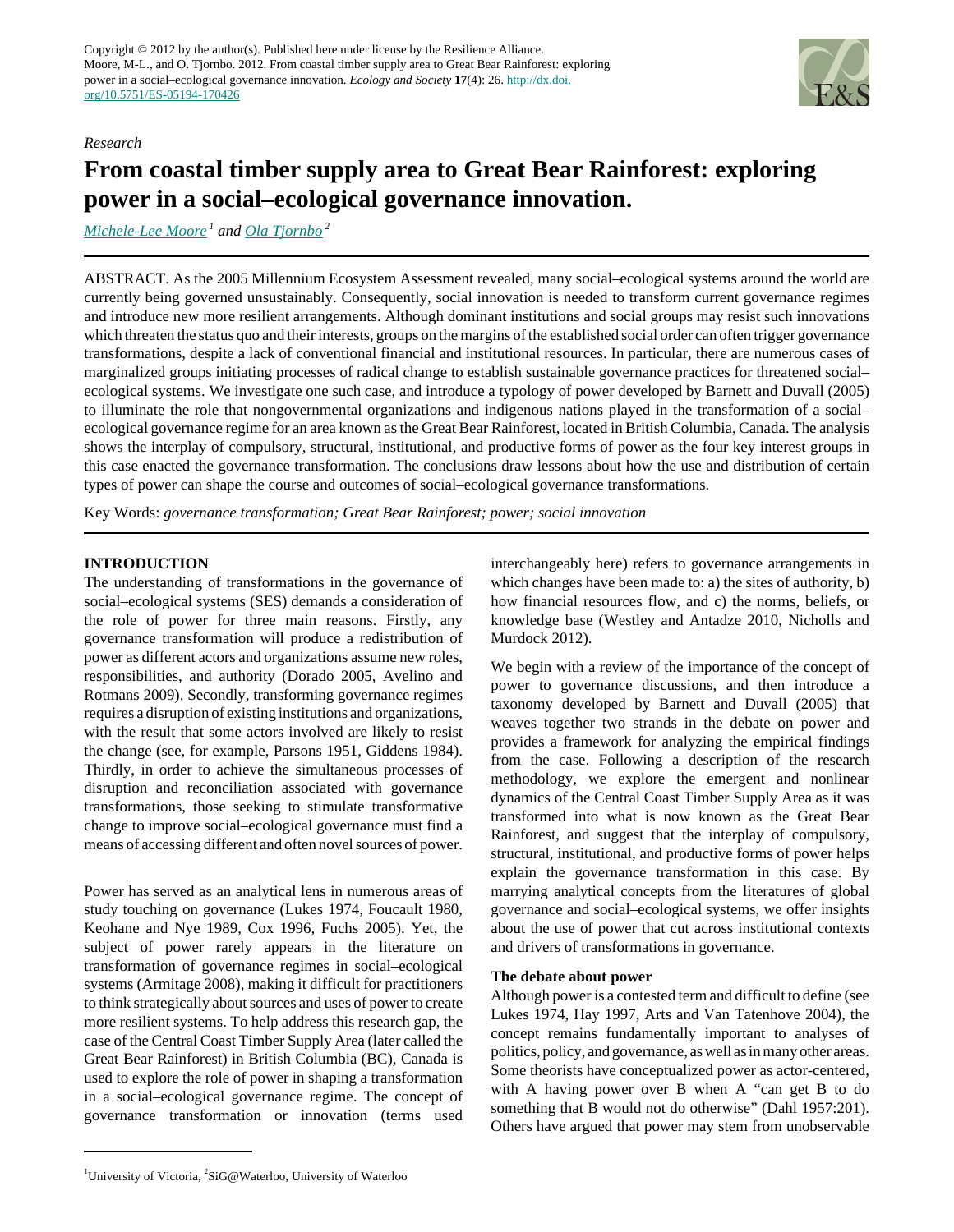structural forces such as rules and norms; that is, A creates and reinforces major social structures that perpetuate his or her own power and prevent B from doing what he or she may wish to do (Digeser 1992).

In the scholarship on global governance, definitions and conceptualizations of power have changed over time. The realists believed that material resources, especially economic and military assets, were the basis of individual and state power (Waltz 1999). Later, liberal institutionalists, such as Keohane (2002) and Nye (2008), emphasized the power of institutions to constrain the behavior of states, and the power of states to create and amend these institutions. Meanwhile, constructivists, such as Ruggie (1998) and Wendt (1999), stressed the importance of ideas and the social construction of reality, and the ability of actors to manipulate these. Critical theorists such as Cox (1996) have relied heavily on the ideas of Gramsci (1971) and emphasized that the power of impassive structural forces can define the dominant norms and beliefs of actors in governance arrangements. These different perspectives and lenses have evolved depending on whether scholars are analyzing structures, agents, "power over" or "power to," or the specific types and uses of power.

Less present in discussions of power and governance is the question of how power is used to effect transformations of governance regimes. Several scholars have described the types of power employed by actor groups as they engage in governance activities (Cutler 1999, Price 2003, Fuchs 2005), but these tend to be discussed as distinct from a governance transformation process. Within the literature on social and policy transformations, Avelino and Rotmans (2009) attempted to develop a framework that conceived of power as a capacity of agents to interact with material and immaterial resources in the system, thus emphasizing what power enables actors to "do." However, as the authors themselves recognized, this framework neglects the social structures that may determine which actors have access to power.

In the search for helpful explanatory models of power in social transformations, we borrow from the literature on global governance, and in particular a framework of power developed by global governance scholars Barnett and Duvall (2005), to help explain the power dynamics that can shape a social– ecological governance transformation.

#### **The Barnett and Duvall taxonomy**

The schools of thought that have arisen from debates about power need not be treated as choices. Rather, the various conceptualizations may be thought of as alternative lenses, each revealing certain aspects of the operation of power while obscuring others. Based on this premise, the analytical framework selected to study power in the Great Bear Rainforest case was intended to be inclusive of multiple perspectives. Barnett and Duvall's (2005) typology highlights several different aspects of power as well as focusing on the dynamics of power, making it useful for analyzing a process of governance transformation. Here, we introduce this framework and explore how it fits within the broader debates on power.

The typology created by Barnett and Duvall (2005) highlights two separate analytical dimensions as being core to the concept of power: "kind" and "specificity." The first dimension considers that power can be an attribute of specific actors and their interactions, or it can involve the social relations that create or constitute identity, and the capacity of actors to determine their own circumstance (Barnett and Duvall 2005). The second dimension, specificity, refers to the degree to which the social relations through which power operates are "direct and socially specific or indirect and socially diffuse" (Barnett and Duvall 2005:43). Pairing these two dimensions creates a typology of four kinds of power: compulsory, institutional, structural, and productive (Fig. 1).

**Fig. 1**. Taxonomy of power (adapted from Barnett and Duvall 2005).



# Relational specificity

Expanding on the four components of Barnett and Duvall's (2005) taxonomy of power: (1) "Compulsory power" involves a direct, intentional interaction between specific actors and the deployment of resources to achieve a specific goal. Resources may be material, but also may be symbolic or normative, as in, for example, the resources marshaled by nongovernmental organizations (NGOs) to "name and shame" states and corporations into altering their policies (Khagram et al. 2002, Price 2003, Betsill and Corell 2008). "Institutional power" involves individual actors controlling others indirectly through rules and procedures. For example, long established institutions tend to create rigid configurations of rules and processes that shape actors' choices over time. Indeed, outdated institutional designs where power is frozen in ways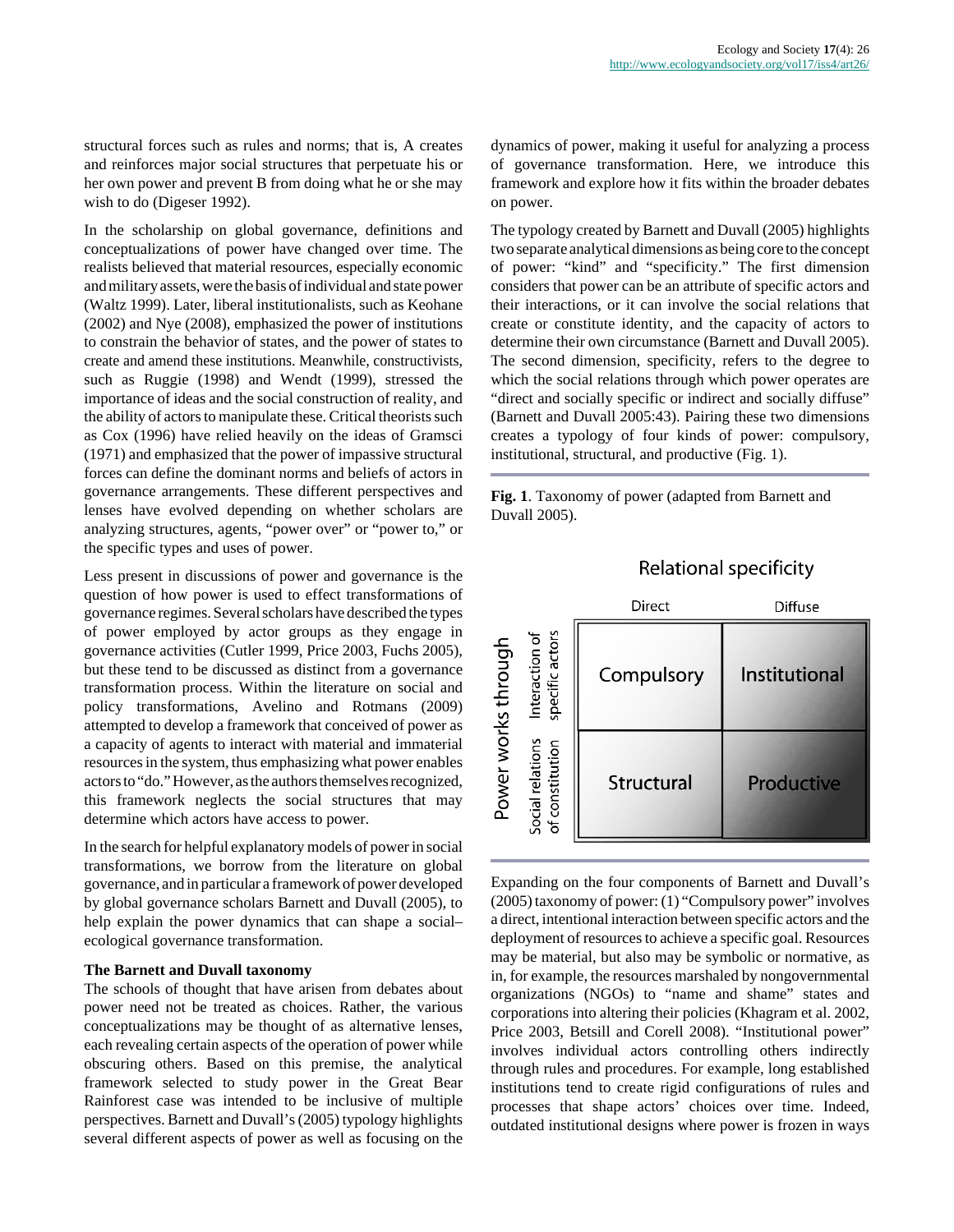that may no longer be relevant eventually provoke calls for reform, as is the case for global governance institutions such as the United Nations Environment Programme (Biermann 2000, Najam et al. 2006, Young 2008). (3) "Structural power" refers to the ways in which relations and interactions between structural positions can affect the social capacities and interests of individuals. Understood in this way, structural power can affect actors by a) generating asymmetrical social privilege, which is expanded here to also include economic and environmental privilege based on the work of scholars such as Shiva (1993), Miller (1995), and Anand (2004), and b) by shaping actors' self-understanding and subjective interests. (4) "Productive power" is the constitution of relations through knowledge and discourse, essentially echoing the work of Foucault (1980) and capturing the argument put forward by constructivists engaged in debates about power (see Digeser 1992). For example, the dominance of certain ideas and discourse in the international arena, like those associated with neoliberalism and market-based paradigms, constrains the options available to both states and nonstate actors and is viewed as a form of productive power (Strange 1996).

This taxonomy provides a promising framework for considering the multiple kinds of power and multiple relations which unfolded in the social–ecological governance transformation being studied here.

# **METHODOLOGY**

#### **Data collection and analysis**

The data used in this analysis were derived from earlier studies of the case and include both primary and secondary sources. The collection of primary data took place in 2008 and 2009 through a series of 10 open-structured qualitative interviews, based on methods described by Kvale and Brinkmann (2009). Representatives from each of the four major interest groups were interviewed: provincial government, industry, environmental nongovernmental organizations (ENGOs), and First Nations. The names of interviewees have been omitted to preserve confidentiality; however, references to organizational types are provided where relevant. Interview participants were drawn from the following groups and organizations: Coastal First Nations, Forest Ethics Canada, Greenpeace Canada, BC Ministry of Forestry, Mines, and Lands, Packard Foundation, Sierra Club of BC, and Weyerhaeuser. A document analysis was conducted, including a review of scholarship related to the case, meeting reports of land use planning groups, published campaign materials, and newspaper reports that allowed researchers to verify the details of the transformation through the perceptions of local and national media.

Applying the two dimensions of the Barnett and Duvall (2005) framework systematically, the interview data was first analyzed to identify relationships between one group and another, and between one group and the larger social system. Then the relationships were characterized as to whether there was a direct influence of A on B, or an indirect effect. Each of those interactions was further analyzed for whether or not it involved the direct application of resources to change behavior, formal institutions, structural relationships, or beliefs, norms, or knowledge. Data could then be respectively categorized as interactions of compulsory, structural, institutional, or productive power. Finally, data were organized chronologically to demonstrate how the nature and use of power by different groups shifted over time. This exercise was conducted by each author separately to ensure inter coder reliability. Table 1 presents selected quotes by members of the different groups relating to the different the types of power, organized chronologically.

#### **Case study background**

The case focuses on a coastal temperate rainforest, previously known as the Central Coast Timber Supply Area, located on the western coast of British Columbia, Canada. The forest stands in this region are one of the world's largest remaining intact temperate rainforests (Clapp 2004). Aside from their ecological significance, these forests have played a vital role in the economic history of BC (Braun 2002), where resource extraction industries have been an economic mainstay. Since 1896, approximately 90% of the province's land has been defined as Crown land and roughly half of that land has been leased to timber companies (Smith et al. 2007, Howlett et al. 2009). The companies that were active in the region at the time of the governance transformation included Western Forest Products, International Forest Products, BC Timber Sales, Howe Sound Pulp and Paper, and Catalyst Paper.

Before the Great Bear Rainforest campaign, two actors more or less monopolized the governance of the forest: the provincial government and the forest industry. The province's reliance on the revenues from lease agreements with the forest industry, and related economic spin-offs, made it difficult for them to consider other arrangements. Local communities depended on the forestry sector as a source of employment, and many employee unions supported existing forestry practices and employment conditions (Wagner 2001).

However, two groups objected to the arrangement between the provincial government and the forest industry. Indigenous nations had for many years challenged the government's right to declare the forest as Crown land, given that much of the Central Coast Timber Supply Area formed part of their traditional territories. The rights and title claims of the indigenous nations were pursued in the provincial and federal courts, and after decades of legal battles, indigenous nations across the province began to win some significant victories within their fight to reclaim their traditional territories (for example, see R. v. Sparrow 1990, and Delgamuukw v. British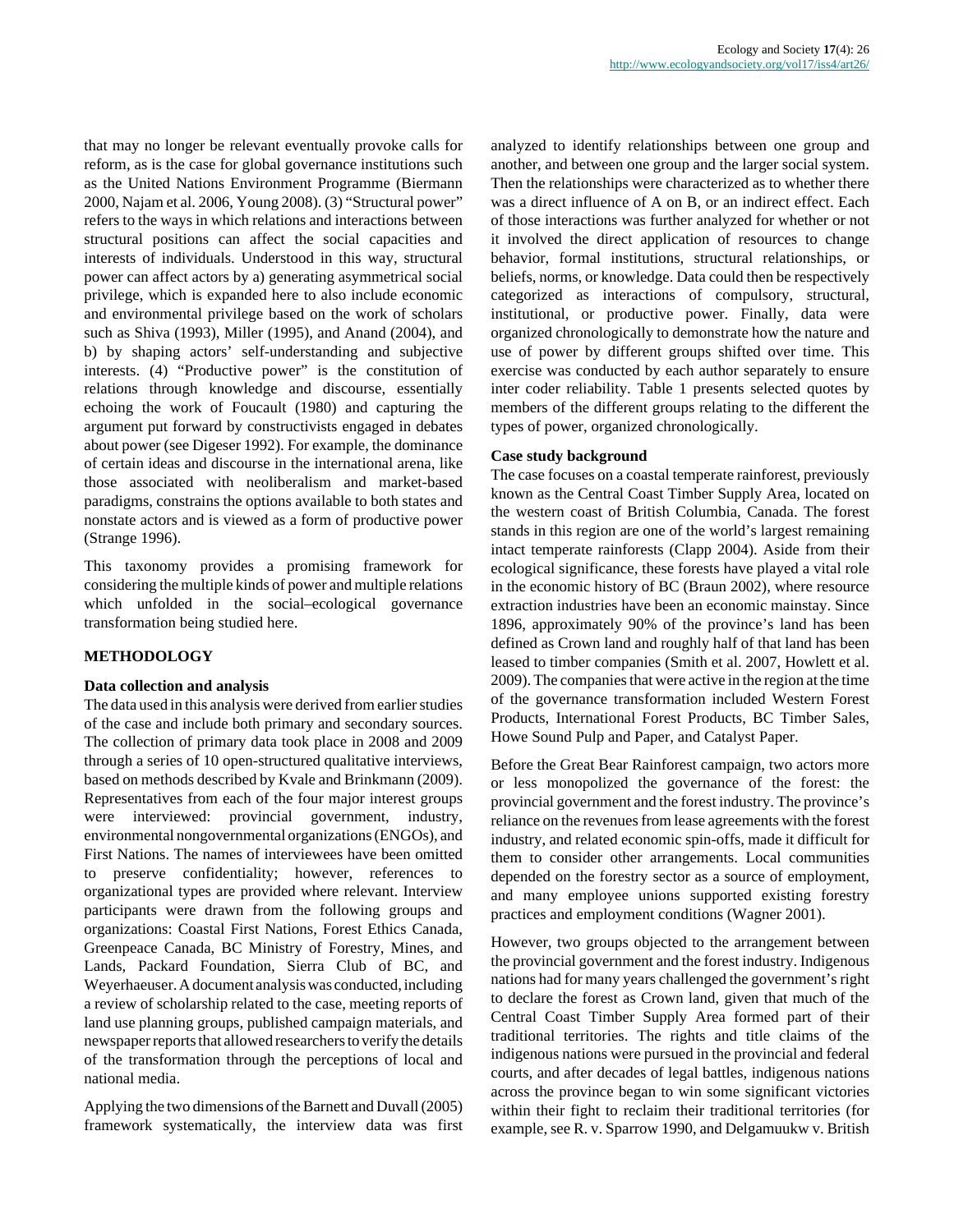| Examples of compulsory power                                                                                      | Examples of institutional power                                                                                               | Examples of structural power                                                                                                           | Examples of productive power                                                                                                                   |
|-------------------------------------------------------------------------------------------------------------------|-------------------------------------------------------------------------------------------------------------------------------|----------------------------------------------------------------------------------------------------------------------------------------|------------------------------------------------------------------------------------------------------------------------------------------------|
| "The environmentalists come in and<br>start waving placards and blockading<br>logging operations."                | "A number of pivotal issues needed<br>to be resolved. We're being told by<br>the LRMP folk you can't deal with<br>them here." | "If you're trying to get a company to<br>shift, you are actually not the<br>decision maker so there's an inherent<br>imbalance there." | "A number of businesses, certainly<br>on Vancouver Island and up the<br>coast, became Greenpeace-free<br>zones and there was a period of about |
| "You could use the threat of the fact                                                                             |                                                                                                                               |                                                                                                                                        | a year that Greenpeace was called the                                                                                                          |
| that you were going to start targeting<br>a company to get the CEO into the<br>room pretty quickly and early on." | "We lost our charitable status when a<br>BC politician went gunning for us<br>because of what we were doing in the            | "All of a sudden people weren't<br>playing their role, their appropriate<br>designated historical role, and there                      | enemy of the province by the premier<br>at the time."                                                                                          |
|                                                                                                                   | forests of BC."                                                                                                               | was role confusion."                                                                                                                   | "This whole issue of how you                                                                                                                   |
| "We were making decisions about                                                                                   |                                                                                                                               |                                                                                                                                        | manage a commercial forest for                                                                                                                 |
| publicly owned land, and the model                                                                                | "You had this ENGO/forestry side"                                                                                             | "And then the local communities got                                                                                                    | biodiversity was kind of bursting into                                                                                                         |
| in those days was 'We're the<br>government, we're the landlord, we<br>own the land. You're the company,           | table which was kind of doing all the<br>major deals away from the table and<br>just reporting."                              | really mad there was an angry<br>coalitionthey were the north island<br>communities where a lot of the                                 | bloom. It was one of the flowers<br>from Clayoquot."                                                                                           |
| when we say log, you log,' and 'How                                                                               |                                                                                                                               | loggers would come fromand they                                                                                                        | "One way to change attitudes is when                                                                                                           |
| dare you make these decisions about<br>publicly owned resources?"                                                 | "Because over the time of this project"<br>there were significant cases and legal<br>decisions that got made and every        | said how dare you do this and affect<br>our employment."                                                                               | everybody's back is up against the<br>wall."                                                                                                   |
| "We're being pressured to adopt the                                                                               | time they got made around First                                                                                               | "Everybody was also looking for the                                                                                                    |                                                                                                                                                |
| handbook and we're saying we never                                                                                | Nations it actually strengthened the                                                                                          | stakeholders, and specifically                                                                                                         |                                                                                                                                                |
| did adopt the handbook. The                                                                                       | relationship requirement with First                                                                                           | industry and the ENGOs, to support                                                                                                     |                                                                                                                                                |
| [planning] tables never did."                                                                                     | Nations."                                                                                                                     | the final outcome."                                                                                                                    |                                                                                                                                                |

**Table 1**. Sample of selected quotes coded to power framework. Examples are listed chronologically.

Columbia 1997). To strengthen their efforts to resist forestry practices in the central coast region, the indigenous nations of the region formed a coalition, referred to as "Turning Point" and later changed to "Coastal First Nations." Here, references to First Nations therefore refer to the nations that formed the Coastal First Nations group, including Wuikinuxv, Heiltsuk, Kitasoo/Xaixais, Nuxalk, Gitga'at, Haisla, Metlakatla, Old Massett, Skidegate, and Council of the Haida Nation.

Also actively opposing the provincial government and the forest industry were a number of ENGOs that were convinced that the forestry practices of several companies threatened the survival of the old growth coastal temperate rainforests and, thus, wanted logging and clearcut practices halted. During the 1990s, the ENGOs, in partnership with some indigenous nations, embarked on a highly visible campaign against logging in another part of British Columbia, Clayoquot Sound on the west coast of Vancouver Island, which was dubbed the "war in the woods" by the province's media (Cashore et al. 2001, Howlett et al. 2009). In 1993, tensions in Clayoquot Sound culminated in the largest mass arrest in Canadian history: 10,000 protestors were dispersed by police in order to allow logging to continue (Braun 2002, Rossiter 2004, Smith et al. 2007).

The consequences of the Clayoquot Sound protests rippled throughout the province during the mid-1990s. Although Clayoquot Sound itself represented only a small portion of the provincial lands involved in forestry activities, the provincial government was anxious to ensure that these issues would be better addressed in the remaining areas. They embarked on a land use planning process that included the Central Coast Timber Supply Area. The Land and Resource Management Planning (LRMP) initiative was envisaged as a consensus based process that would bring together all of the governments (provincial, local, and First Nations) and key stakeholders. But the provincial government also gave assurances that logging would continue, and that a maximum of 2–3% of the land base could be designated for protection (Tjornbo et al. 2010). The Coastal First Nations refused to participate except as observers, in light of their pursuit of land claims through legal means. The ENGOs, frustrated by the limitation on forest protection, simply stopped participating. By 1997, although the LRMP process was seemingly underway, in reality it was stalled.

The ENGOs devised a campaign directed at international markets to leverage a growing, global pro-environmental sentiment that followed from conferences such as the UN Conference on the Environment and Development held in Rio de Janeiro in 1992. Groups such as Greenpeace, ForestEthics, and the Sierra Club of BC targeted international buyers of wood logged in the Central Coast Timber Supply Area. Companies including Ikea, Staples, and Home Depot experienced a virtual online boycott as well as more traditional storefront demonstrations (Clapp 2004, Howlett et al. 2009, Dempsey 2011). The cancellation of contracts by over 80 companies, and in key emerging markets such as Japan, had a significant impact on forestry operations (Riddell 2005, Riddell et al. 2012).

Thus, while the provincial government and the forestry companies attempted to continue with the LRMP process, it became increasingly clear that the Coastal First Nations and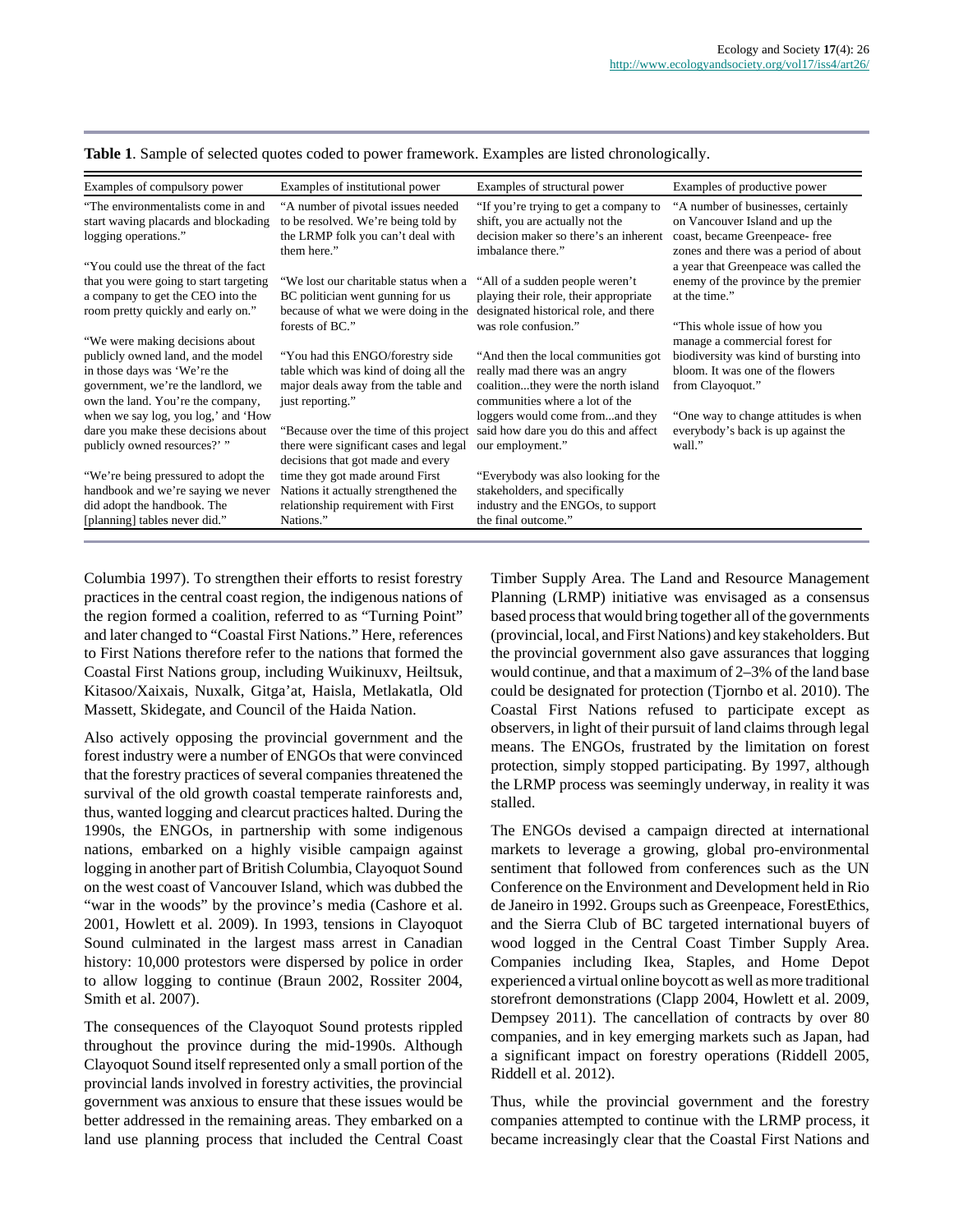ENGOs could not be ignored. This prompted the forestry companies to start negotiating separately with both groups, away from the LRMP process. A coalition of ENGOs and forest-industry representatives came together in an informal organization known as the Joint Solutions Project, which soon began to work with the Coastal First Nations. The groups began to forge an agreement to shape a new future for the central coast forests, and eventually brought this back to the LRMP planning process for approval by the provincial government and other stakeholders.

Five key points were contained in the agreement, which established that: (1) The indigenous nations of the region had a legitimate claim to authority in their traditional territory, and future negotiations with the province would be carried out on a government-government basis. This represented a substantial change in the nature of the relationship between the provincial government and First Nations, and in the authority for governing the social–ecological system in the region. (2) Land use in the forest would be anchored in ecosystem-based management (EBM) practices, meaning that decisions about land use would seek to ensure the smallest possible risk to the ecosystem. This was a radical shift in practice given that the area had historically been managed only for timber value and not in the interests of broader ecosystem values and services. (3) A network of protected areas would be established as a step in implementing EBM. (4) A group of scientists deemed acceptable to all four parties would be responsible for developing EBM guidelines for land use. The Coastal Information Team was significant because it addressed the ongoing conflicts surrounding the science and evidence of ecological impacts from forestry activity. The team provided a neutral authority for integrating the science into management decisions, and for establishing the new norms that would become associated with EBM practices. (5) A new \$120 million (CAN) fund (known as CIII) would be created to help diversify sustainable economic activities for the region, with special emphasis on creating economic opportunities for the Coastal First Nations.

This five-point agreement is now being implemented and marks a transformation in the governance of the forest's social–ecological system. Yet, although scholars have noted that power changed during the governance transformation (for example, Howlett et al. 2009, Price et al. 2009), there has been no analysis of the dynamics and types of power that shifted as this governance innovation emerged. The Barnett and Duvall (2005) framework provides a precise tool for analyzing the different forms of power that underpinned the governance transformation, and the way in which different actors used power to both drive and resist the change as it emerged.

#### **IMPACTS ON THE DISTRIBUTION OF POWER**

Here, we will first examine how the governance transformation process led to a redistribution of power, and then examine the strategies and types of power that was used to trigger the governance transformation. The goal is to show how both transformation impacts power, and power impacts a governance transformation.

#### **Compulsory power**

An actor who has compulsory power can dictate how another individual should behave, using either material resources or resources that carry a symbolic significance (Barnett and Duvall 2005). At the beginning of the central coast struggle, the provincial government and the forest industry possessed the majority of these resources. The government declared ownership of the land and exercised control over where the forestry companies deployed their material resources in the form of machinery and forestry crews.

Historically, although short on material resources, the ENGOs possessed compulsory power in the form of committed activists determined to bring an end to clear-cut logging in Clayoquot Sound. Activists physically blocked forestry service roads and were successful in temporarily bringing certain operations to a halt, and in this way used a direct, intentional form of power to achieve results. The First Nations throughout BC had a history of using compulsory power when they occupied land that they claimed as part of their traditional territory. In 1995, a standoff near Gustafsen Lake ended in a confrontation between members of the Secwepemc Nation and armed police (Shrubsole 2011). Ultimately, the "war in the woods" produced a stalemate, as neither side possessed sufficient compulsory power to impose its will entirely. Although the provincial government maintained control over the land and forestry activity continued, both parties were moved to pursue an alternative strategy for the central coast.

Things changed dramatically after 1997 through the decisions in the courts and with the establishment of the Joint Solutions Project. The provincial government was obliged to accept the Coastal First Nations as equal partners in the LRMP process. For their part, the ENGOs were able to push the government to agree to drop the 2–3% limit on protected lands and to establish a moratorium on logging in key valleys as a condition of returning to the LRMP. Further evidence of the compulsory power of ENGOs to mobilize material resources was demonstrated later in the process when they raised \$60 million dollars (CAN) in private money to help create the sustainable economic development fund (CIII) highlighted in the 2001 five-point agreement.

After 2001, the ENGOs and Coastal First Nations were able to access a significant new symbolic resource in the form of the five-point agreement itself, which today is used to hold the government to account for its commitments to the region. The agreement also ensured that the transformation in governance had durability, regardless of changes in organizational or political leadership. As one ENGO participant noted: "I think when the new government came in, in 2001, they took a look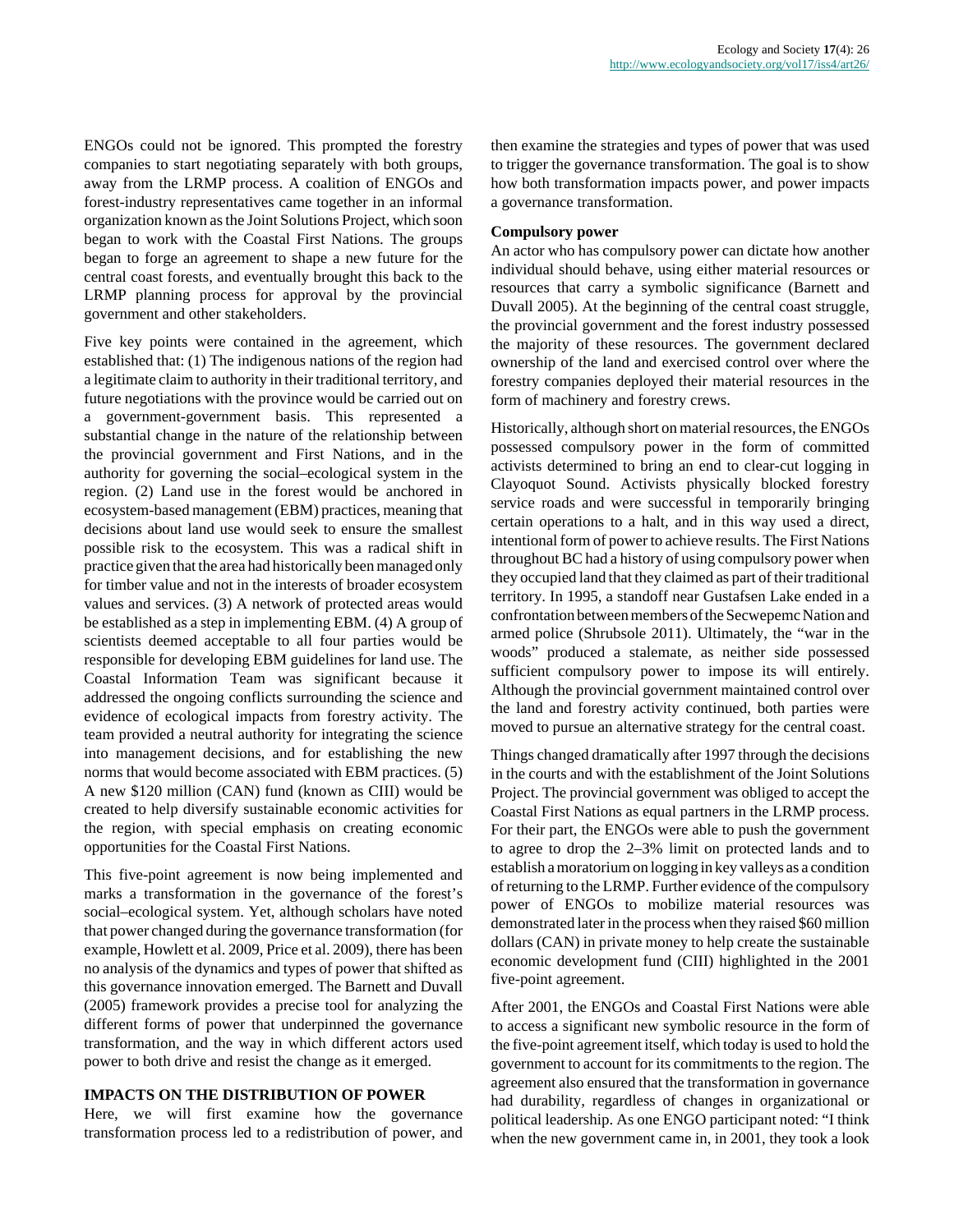and actually, I think they wanted to kill the whole works! But they realized that would be very hard to do now, and so they kept it all going."

#### **Structural power**

Structural power is produced and reinforced through the social positions and relations of different groups within a governance system, and is difficult to manipulate once established. For example, an actor in a hierarchically superior position within an organization is able to constrain the actions of an individual in a lower position within the hierarchy (true of many employer-employee relationships). The changes to structural power and positions are very visible in the governance transformation under study. Yet, without the Barnett and Duvall framework, structural power could easily be confused with compulsory power and its use of material resources.

Before the struggle on the central coast, the governance arrangements gave the provincial government structural power to determine how land could be allocated, thus enabling it to directly constrain the actions of others in the region. The result of this structure was that the benefits of the central coast forests were not shared equally among actors within the region. ENGOs and First Nations were not present within established governance structures and did not benefit from the extraction of the forest's resources. Yet, by the end of the struggle, the ENGOs were included within formal governance structures such as the LRMP table, which provided a substantive change in their structural position within the governance arrangement. Likewise, the government had acknowledged the authority of the Coastal First Nations. As other actors gained power, the forest industry came to believe that the provincial government was incapable of protecting its interests from incursions by the ENGOs and First Nations. As one industry participant commented: "All of a sudden, people weren't playing their role, their appropriate, designated, historical role, and there was role confusion."

The structural power shifts involved the redistribution of governance authority. For example, the five-point agreement required that all signatories of the agreement play a role in the implementation of ecosystem-based management, giving each a more equal structural position in the governance arrangement than existed previously. However, as described earlier, outside of this agreement, the government carried out its own, separate negotiations to settle the land claims of the Coastal First Nations. These government to government negotiations have lead to a piecemeal approach to land use planning where, although it still conforms to ecological principles, it does not fall under the purview of the newly established, multistakeholder Coastal Information Team. Overall then, the picture at the end of the campaign is still one of structural uncertainty, as different groups settle in to new roles. Thus, the impacts of the governance transformation on structural power are yet to be fully known.

#### **Institutional power**

Institutional power flows from the rules and processes defined by institutions to guide and constrain how actors may act (Barnett and Duvall 2005). At the beginning of the central coast struggle, the provincial government held most of the institutional power in the region through its ability to create laws, establish tenure agreements, and regulate the institutions that have formal authority in the region. The forest industry was protected by its lease agreements with the government, and thus also held considerable institutional power. At this time, the Coastal First Nations and ENGOs lacked any formal institutional power that would have influence on the government or forest industry's actions.

After 1993, this situation shifted somewhat as the government formally invited the First Nations and ENGOs to join the LRMP; however, as stated earlier, it attempted to maintain control over the institutional arrangements by setting limits on this process, such as the 2–3% maximum for protected areas. The first step in weakening this monopoly was the successful 1997 Delgamuukw v. BC court challenge by other BC First Nations which reinforced earlier decisions granting indigenous nations a formal role in resource management decisions and recognized that oral history was a legitimate means to define traditional lands. Equally important was the emergence of informal institutions, such as the Joint Solutions Project and the Coastal First Nations, which, although they lacked formal legal authority, nevertheless became important spaces for negotiations. These informal institutions appeared to some participants to undermine the authority of the LRMP. A government staff member who was responsible for articulating the provincial government's position to the LRMP planning table reflected on the confusion that these informal arrangements created, when some staff were involved in the informal institutions and some staff were still involved in the formal LRMP process, recalling: "A senior official at the Ministry of Forestry was part of those discussions [Joint Solutions Project] so it was a little awkward for us [government staff] because we're the government team, right...it's a senior person we had no control over."

Through the 2001 five-point agreement, a number of new institutions with the power to set rules and processes were created, helping to solidify the shift in institutional power. The Coastal Information Team represented a new "regime" for integrating science into decision making, and the sustainable development fund known as the CIII was established (Smith et al. 2007, Tjornbo et al. 2010). Given that institutional power is more diffuse than structural power, the ENGOs and First Nations gained power from guidelines on implementing ecosystem-based management, or from the conditions associated with the distribution of the CIII funds, rather than from increased authority within the Coastal Information Team. However, the institutional shifts in power did not occur without contestation. For example, the government and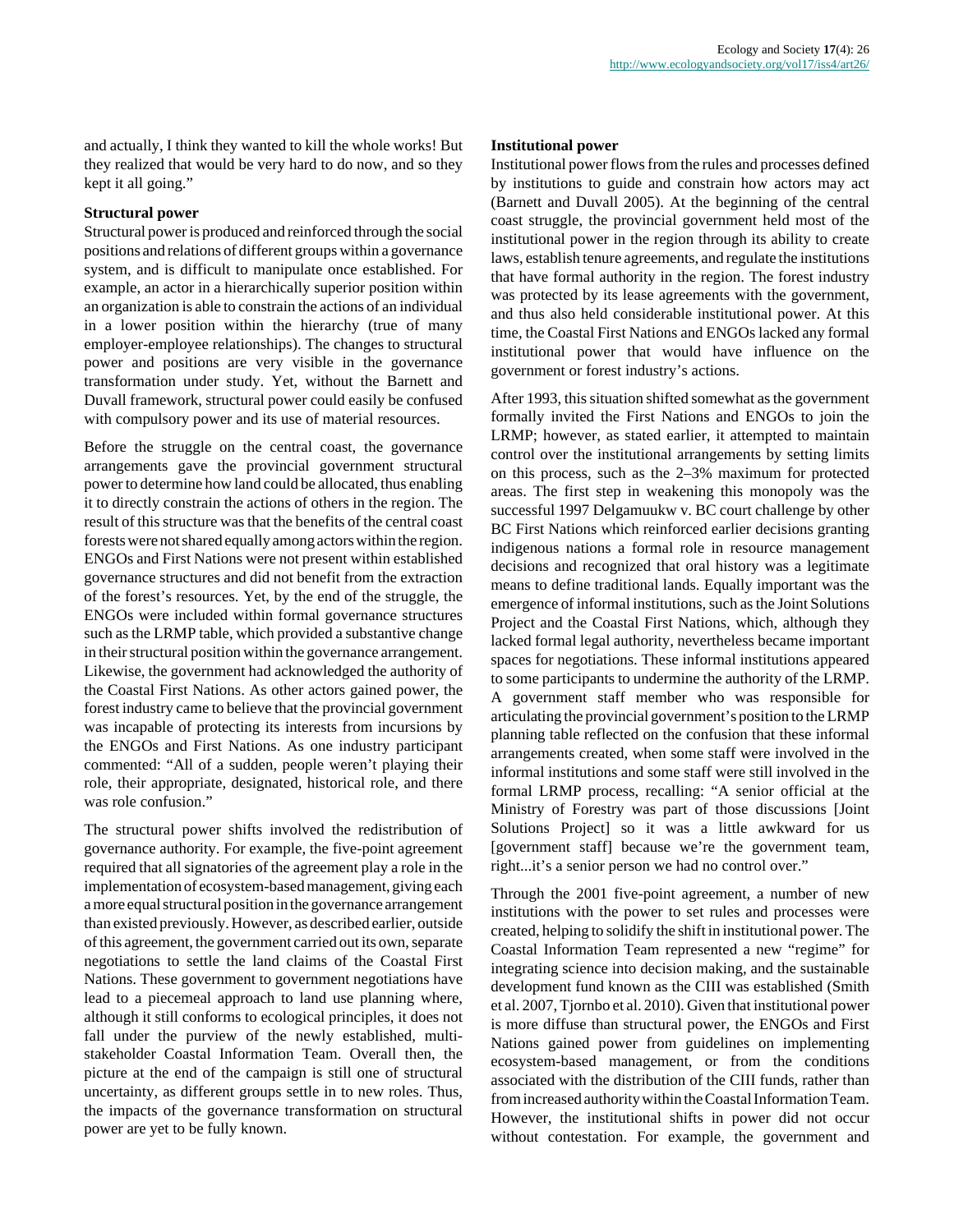ENGOs had different interpretations of the strength of the provincial government's commitment to the EBM handbook that provided guidelines for implementing ecosystem-based management. As a government staff member reflected: "We were being pressured to adopt the handbook and we were saying 'we never did adopt the handbook. The [planning] tables never did'." The contestation is ongoing for the Coastal First Nations, as 25 separate nations continue to negotiate their own agreements bilaterally with the provincial government.

#### **Productive power**

Productive power is the diffuse power that stems from being able to shape, influence or embed ideas, knowledge, norms, and discourse. Shifts in the perceptions of forestry practices and the logging of old-growth forests were occurring internationally during the time of the Great Bear Rainforest campaign. In 1992, the Rio Earth Summit put environmental issues and, in particular, the destruction of rainforests, firmly on the global agenda. In fact, many of the members of ENGOs active in BC during that time had gained experience from working on similar campaigns in South American rainforests. It is likely this helped them muster support for the Clayoquot blockade, but they still did not hold the majority of the productive power in early 1992. The central coast area had relied on forestry activity for its local economy for a long time. Consequently, a great deal of hostility was initially directed at the ENGOs by local communities, both indigenous and nonindigenous. During the Clayoquot Sound campaign, there was widespread disdain shown towards the environmentalists. The Premier of BC branded the ENGOs "enemies of the state" and many local residents joined in creating "Greenpeace-free zones." The belief that ENGOs were troublemakers persisted throughout the Great Bear Rainforest campaign, even when they eventually began to negotiate with the forest industry. The fact that the industry engaged in the negotiations led to widespread outrage. A key negotiator from the forest industry remembers being burned in effigy by locals angry at what they saw as collusion with the ENGOs. The locals sided with the government, as is evident in the comment of a forest industry participant: "The model in those days was: 'We're the government, we're the landlord, we own the land. You're the company, when we say log, you log,' and 'How dare you make these decisions about publicly owned resources?'"

Recognizing, at least implicitly, that compulsory power was insufficient to halt forestry activities, the ENGOs drew upon their sources of productive power. To leverage global trends in their favor, the ENGOs launched the international markets campaign described in the previous section (see also Clapp 2004, Howlett et al. 2009, Dempsey 2011). They realized that the forest industry, although it enjoyed considerable support at home because of the local employment and economic benefits, was vulnerable to negative publicity internationally where most of the wood was sold. During this time, the ENGOs also adopted the term "Great Bear Rainforest" and used images of the Kermode or "Spirit" bear as a visual representation of the values in the forest ecosystem that they deemed worth protecting, which proved to be an effective tactic for exercising productive power. Rossiter (2004) argued that it helped create a discourse about the forest ecosystem that fit with urbanites' vision of pristine nature. The result was a reframing of the values associated with the area, from an almost sole focus on timber supply resources to the incorporation of other ecological values.

The shift in productive power was evident in the fact that the provincial government and forestry companies began to adopt the language of the reframed "Great Bear Rainforest," thereby acknowledging the forest's inherent ecological values. Further evidence was the formation of the Coast Forest Conservation Initiative by the five companies most active in the area. Although the adoption of new framing and discourse can be discredited as "greenwashing" if actions do not follow, it is a useful indicator of the productive power that the ENGOs and Coastal First Nations had gained.

# **STRATEGIES OF POWER**

Just as governance transformations involve an eventual redistribution of power, they also require the use of power to occur. Summarizing the strategies that different actors used, which either maximized their limited power or undermined their previously ample power, adds depth to the understanding of the social–ecological governance transformation.

The ENGOs began their campaign by deploying compulsory power in the form of physical blockades. Although this strategy was partially successful, the ENGOs never had sufficient resources to obstruct the forest industry altogether. Shifting to an alternate strategy, the ENGOs leveraged the productive power of the global environmental movement and used that to gain structural power as a result of the international markets campaign. These strategies alone may not have been enough to lead to the creation of the five-point agreement. However, as their forest industry opponents began to negotiate with them, the ENGOs continued to adroitly employ their productive power, but this time to frame the ecosystem-based management approach to the Great Bear Rainforest as a win– win solution.

The Coastal First Nations, like the ENGOs, had only marginal power in the governance arrangement at the beginning of the struggle on the central coast, but ended with greater power in three categories by using strategies quite different from those of the ENGOs. The Coastal First Nations relied primarily on formal legal channels to secure new sources of institutional and structural power. As key court decisions in British Columbia created important legal precedents, it became clear that the government, forest industry, and ENGOs would have to negotiate with the Coastal First Nations if they were interested in working in the Coastal First Nations' traditional territories. The Coastal First Nations also drew upon their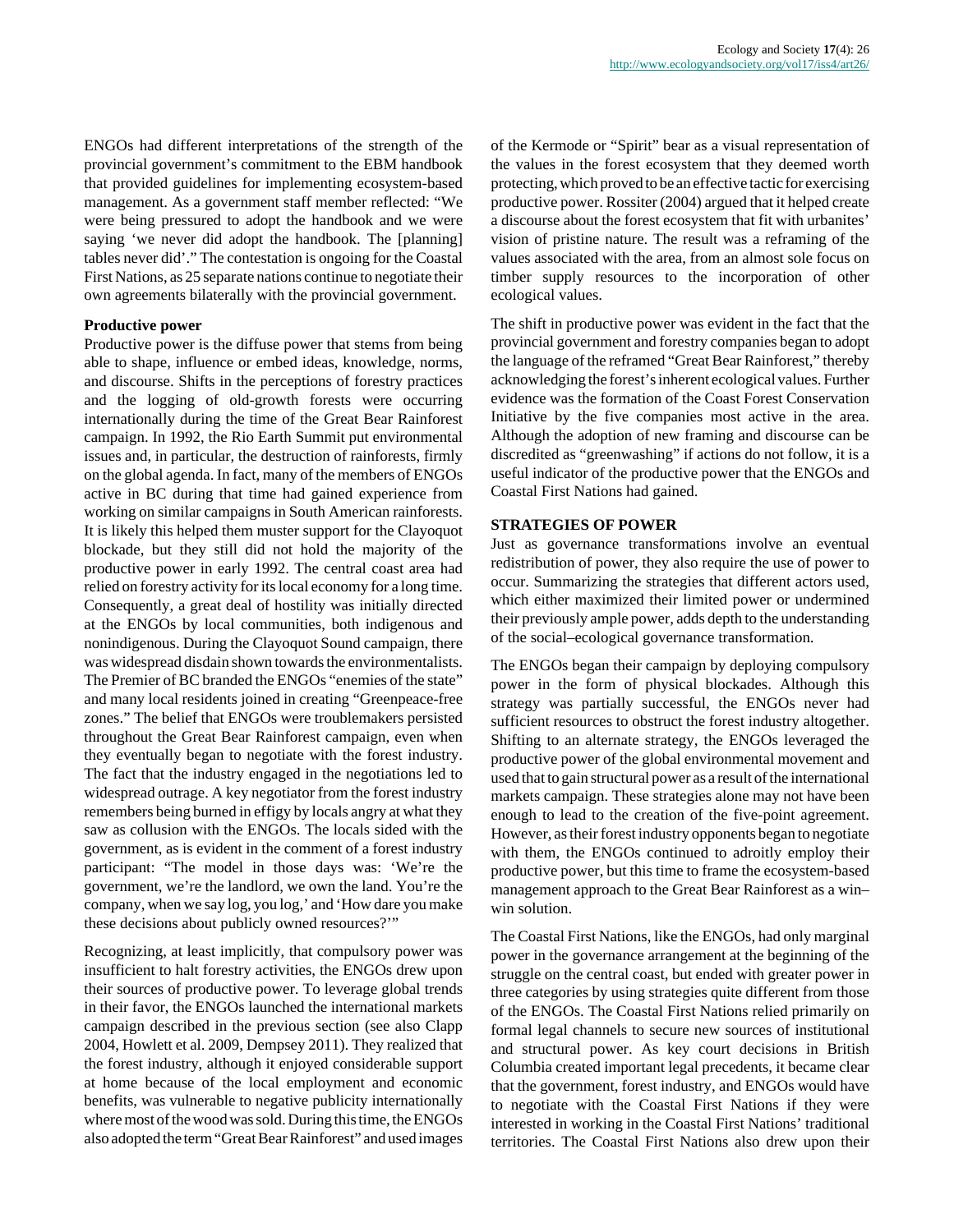productive power to emphasize the ecological values of the Great Bear Rainforest, reinforcing the ENGOs efforts. Since that time, the First Nations in the region have continued the process of institution building in concert with government begun in 2001, as part of their government to government approach. It remains unclear what outcomes will follow from this process, but the indigenous nations of the Coastal First Nations coalition have acquired further structural and institutional power.

Without the application of Barnett and Duvall's (2005) typology, such differences between the ENGOs and First Nations would be much harder to discern and qualify. Although the outcome of achieving a different structural position within the new governance arrangements was similar for both groups, how and why this occurred is illuminated by an understanding of the interplay of different forms of power at work for each group.

The forest industry could initially exercise all four forms of power in the Central Coast Timber Supply Area. However, the industry had faced a decline in business since the early 1990s because many productive stands elsewhere in the province had been logged (Price et al. 2009), and as a result of the increasing value of the Canadian dollar (Wagner 2001). These conditions, combined with the new forms of power acquired by the Coastal First Nations and the ENGOs, led the industry groups to realize that simply breaking through ENGO and First Nation blockades was unlikely resolve the conflict. As one ENGO representative noted: "[There] were critical players within industry who just said, 'We have to change this. We're not going to win this. We can't win this by simply firing missives back to the environmental groups.'" The forest industry's to withdraw its support from the provincial government's LRMP process may have appeared surprising, given that the restrictions on protected areas imposed by governments worked in favor of the industry. But it was a strategic use of institutional power to reset the "rules" of the forest through informal channels.

The provincial government appeared largely opposed to the cause put forth by the First Nations and ENGOs in the central coast struggle, as evidenced by their moves to break the blockades and reinforce the existing institutional order within the governance system. Although the LRMP process could have been designed to ensure procedural equality and an increase of institutional power for other actors, the provincial government attempted to keep fairly tight control over the process and placed strict limits on the amount of protected land that could be created, with the consequence that the ENGOs and First Nations refused to participate for fear of being co-opted. As one ENGO member stated, "The government itself characterizes any decision that come out of the process—even if it is not a decision that you happen to agree with—as one that has everybody signed up." The provincial government also attempted to use their institutional power to directly undermine the ENGOs, for example by revoking Greenpeace Canada's charitable status.

Yet, in trying to resist change through the use of institutional and structural power, the government instead undermined its power. In particular, the LRMP temporarily lost legitimacy and alternative, informal institutions, where government had a much less prominent role, became the sites where most of the five-point agreement was negotiated. Ultimately, the productive power of the ENGOs and the new institutional status of the First Nations were key to shaping the direction of change in the Great Bear Rainforest. To some extent, the provincial government's ability to use its power was altered by changes occurring at higher scales. First, the emergence of the global environmental agenda gave impetus to the ENGOs' campaign, and then came the decisions made by bodies such as the Supreme Court. However, by accepting the new ecological values-based framing provided by ENGOs and the Coastal First Nations, as well as the new government to government status of First Nation negotiations, the government found a strategy that maintained its institutional and structural power for the long term. Since then, the provincial government has become an important player in the implementation of the 2001 five-point agreement.

### **CONCLUSION**

It is widely acknowledged that the governance regime for the Great Bear Rainforest was transformed. The analysis presented here has demonstrated how that shift occurred and what the transformation involved, including moving from a regime in which the formal authority rested solely with the provincial government and preference was given to the forest industry to one founded on the principles of ecosystem-based management. The results are newly configured relationships for government, Coastal First Nations, the forest industry and ENGOs. Each of the social structures contained in the definition of a governance innovation used here, including authority, financial resource flows, and norms and beliefs, were altered in this case. The power typology of Barnett and Duvall (2005) adds depth to the understanding of the transformation process involved for those social structures, in which all four types of power—compulsory, institutional, structural, and productive—were both strategically employed and subsequently affected. In particular, the two groups that were not included in the formal governance arrangements initially were able to employ productive and institutional power to make gains in structural power. The analysis also illustrated that groups that use compulsory power to resist governance transformation will not be successful.

Despite the gains in different forms of power by the ENGOs and Coastal First Nations, concluding that the provincial government and forest industry lost that same amount of power would be inaccurate. As the Great Bear Rainforest began to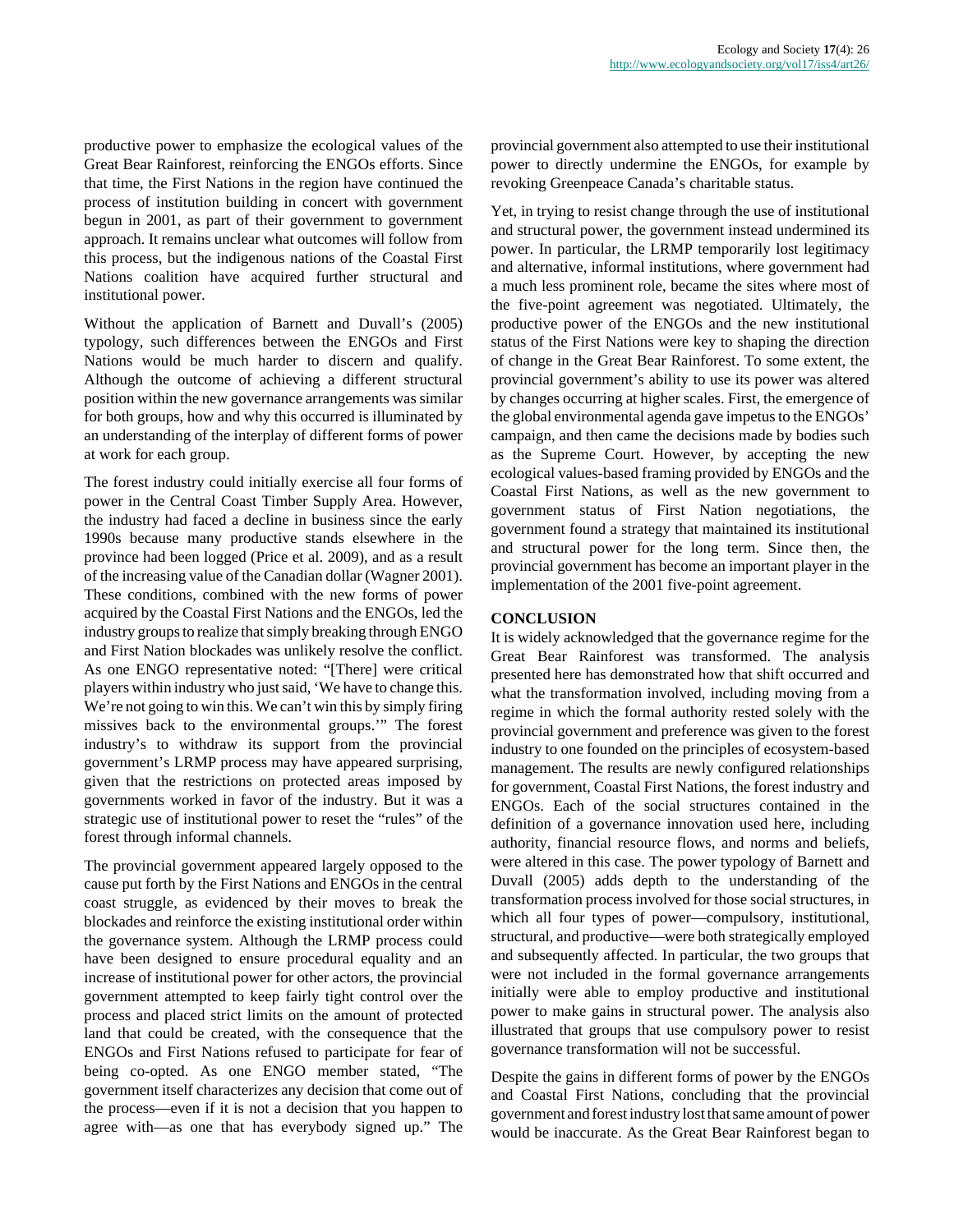be recognized internationally for its ecosystem-based management, biodiversity protection, sustainable economic development, and inclusive governance arrangements, the provincial government and the forest industry were understood to be part of the collective effort that achieved that transformation and improved the social–ecological governance of the region. This recognition has ensured that at least some of all four types of power are still held by the industry and that the provincial government has maintained much, if not all, four types of power inherent to government.

Previous research that explored the Great Bear Rainforest by Price et al. (1999) characterized the shift in power as moving from government to First Nations (Price et al. 2009), implying that only one type of power was involved. In applying the typology of power originally developed by Barnett and Duvall (2005) in the field of global governance, new distinctions in the use of power to transform a social–ecological governance regime could be identified. Although these findings may be specific to the Great Bear Rainforest case, the fact that all four forms of power were central to the transformation is instructive for other studies in social–ecological governance. Future research could explore whether social–ecological governance transformations follow a similar pattern in the types of power used to disrupt existing systems, and test whether certain actor groups are routinely effective or ineffective at employing particular types of power.

*Responses to this article can be read online at:* [http://www.ecologyandsociety.org/issues/responses.](http://www.ecologyandsociety.org/issues/responses.php/5194) [php/5194](http://www.ecologyandsociety.org/issues/responses.php/5194)

#### **Acknowledgments:**

*This research was supported by the J.W. McConnell Family Foundation. We appreciate the feedback from colleagues and participants at the Berlin Innovation in Governance Forum and the 2011 Resilience Conference on previous versions of this paper.*

# **LITERATURE CITED**

Anand, R. 2004. *International environmental justice.* Ashgate, London, UK.

Armitage, D. 2008. Governance and the commons in a multilevel world. *International Journal of the Commons* 2(1):7–32.

Arts, B., and J. Van Tatenhove, 2004. Policy and power: a conceptual framework between the 'old' and 'new' policy idioms. *Policy Sciences* 37(3):339–356. [http://dx.doi.](http://dx.doi.org/10.1007/s11077-005-0156-9) [org/10.1007/s11077-005-0156-9](http://dx.doi.org/10.1007/s11077-005-0156-9)

Avelino, F., and J. Rotmans. 2009. Power in transition: an interdisciplinary framework to study power in relation to structural change. *European Journal of Social Theory* 12 (4):543–569.<http://dx.doi.org/10.1177/1368431009349830>

Barnett, M., and R. Duvall. 2005. Power in international politics. *International Organization* 59(1):39–75. [http://dx.](http://dx.doi.org/10.1017/S0020818305050010) [doi.org/10.1017/S0020818305050010](http://dx.doi.org/10.1017/S0020818305050010)

Betsill, M. M., and E. Corell, editors. 2008. *NGO diplomacy: the influence of nongovernmental organizations in international environmental negotiations.* The MIT Press, Cambridge, Massachusetts, USA.

Biermann, F. 2000. The case for a World Environment Organization. *Environment* 42(9):22–31. [http://dx.doi.](http://dx.doi.org/10.1080/00139150009605762) [org/10.1080/00139150009605762](http://dx.doi.org/10.1080/00139150009605762)

Braun, B. 2002. *The intemperate rainforest: nature, culture, and power on Canada's west coast.* University of Minnesota Press: Minneapolis, Minnesota, USA.

Cashore, B., G. Hoberg, M. Howlett, J. Rayner, and J. Wilson. 2001. *In search of sustainability: British Columbia forest policy in the 1990s.* University of British Columbia Press, Vancouver, BC, USA.

Clapp, R. A. 2004. Wilderness ethics and political ecology: remapping the Great Bear Rainforest. *Political Geography* 23 (7):839–862. <http://dx.doi.org/10.1016/j.polgeo.2004.05.012>

Cox, R. 1996. *Approaches to world order.* Cambridge University Press, Cambridge, UK. [http://dx.doi.org/10.1017/](http://dx.doi.org/10.1017/CBO9780511607905) [CBO9780511607905](http://dx.doi.org/10.1017/CBO9780511607905)

Cutler, A. C. 1999. Location 'authority' in the global political economy. *International Studies Quarterly* 43(1):59–81. <http://dx.doi.org/10.1111/0020-8833.00111>

Dahl, R. A. 1957. The concept of power. *Behavioral Science* 2(1):201–215.<http://dx.doi.org/10.1002/bs.3830020303>

Delgamuukw v. British Columbia. 1997. 3 S.C.R. 1010.

Dempsey, J. 2011. The politics of nature in British Columbia's Great Bear Rainforest. *Geoforum* 42(2):211–221. [http://dx.](http://dx.doi.org/10.1016/j.geoforum.2010.12.003) [doi.org/10.1016/j.geoforum.2010.12.003](http://dx.doi.org/10.1016/j.geoforum.2010.12.003)

Digeser, P. 1992. The fourth face of power. *The Journal of Politics* 54(4):977–1007.<http://dx.doi.org/10.2307/2132105>

Dorado, S. 2005. Institutional entrepreneurship, partaking, and convening. *Organization Studies* 26(3):385–414 [http://dx.](http://dx.doi.org/10.1177/0170840605050873) [doi.org/10.1177/0170840605050873](http://dx.doi.org/10.1177/0170840605050873) 

Foucault, M. 1980. *Power/knowledge: selected interviews and other writings 1972–1977.* Pantheon, New York, New York, USA.

Fuchs, D. 2005. The commanding heights? The strength and fragility of business power in world politics. *Millenium* 33 (3):771–802.<http://dx.doi.org/10.1177/03058298050330030501>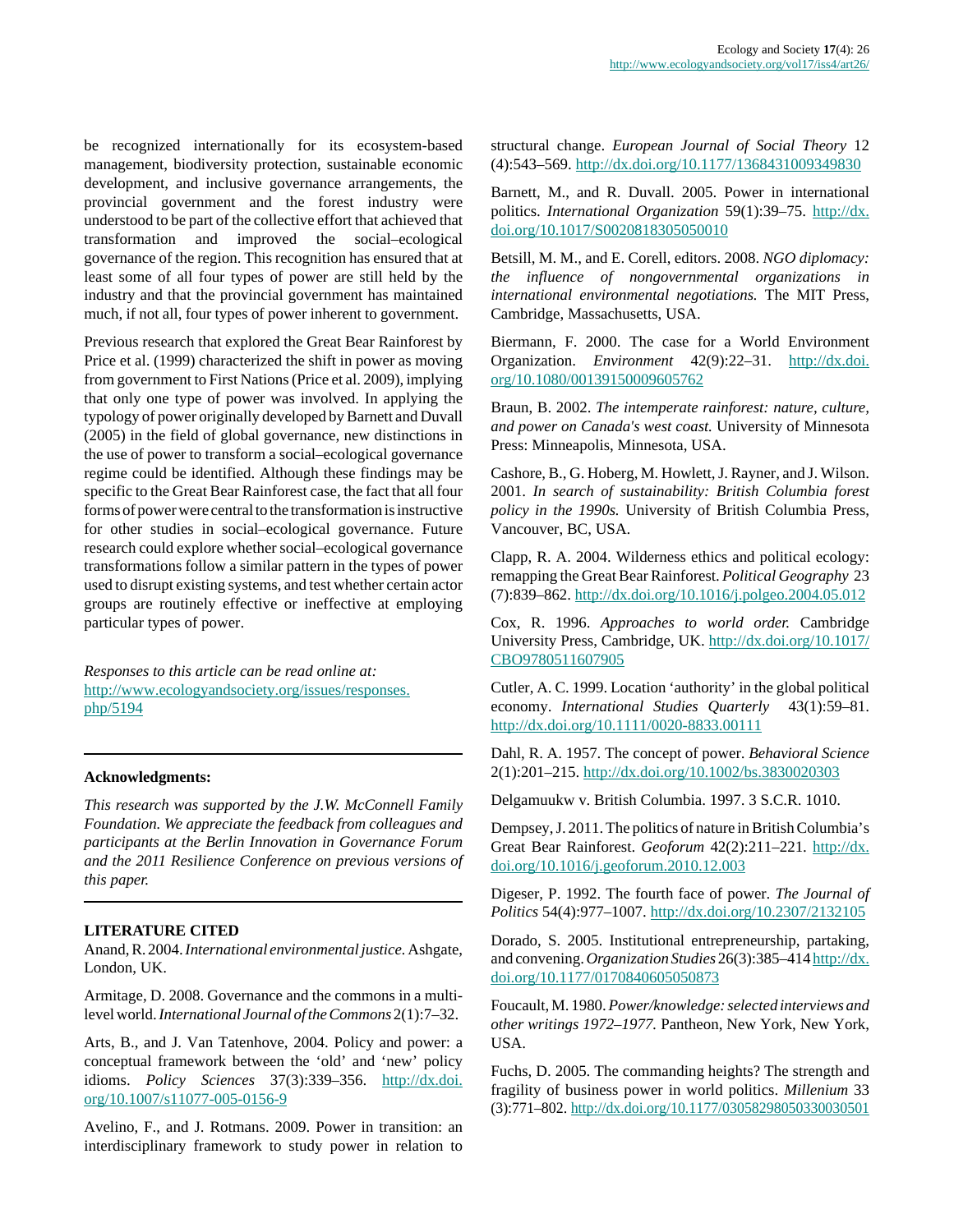Giddens, A. 1984. *The constitution of society: outline of the theory of structuration.*. University of California Press, Berkely, California, USA.

Gramsci, A. 1971. *Selections from the prison notebooks.* ElecBooks, London, UK.

Hay, C. 1997. Divided by a common language: political theory and the concept of power. *Politics* 17(1):45–52. [http://dx.doi.](http://dx.doi.org/10.1111/1467-9256.00033) [org/10.1111/1467-9256.00033](http://dx.doi.org/10.1111/1467-9256.00033)

Howlett, M., J. Rayner, and C. Tollefson. 2009. From government to governance in forest planning? Lessons from the case of the British Columbia Great Bear Rainforest initiative. *Forest Policy and Economics* 11(5–6):383–391. <http://dx.doi.org/10.1016/j.forpol.2009.01.003>

Keohane, R. 2002. *Power and governance in a partially globalized world.* Routledge, London, UK.

Keohane, R., and J. Nye. 1989. *Power and interdependence.* Second Edition. Scott, Foresman and Company, Boston, Massachusetts, USA.

Khagram, S., J. V. Riker, and K. Sikkink, editors. 2002. *Restructuring world politics: transnational social movements, networks and norms.* The University of Minnesota Press, Minneapolis, Minnesota, USA.

Kvale, S., and S. Brinkmann. 2009. *Interviews: learning the craft of qualitative research interviewing.* Sage, Thousand Oaks, California, USA.

Lukes, S. 1974. *Power: a radical view.* MacMillan, London, UK.

Miller, M. 1995. *The third world in global environmental politics.* Lynne Rienner, Boulder, Colorado, USA.

Najam, A., M. Papa, and N. Taiyab. 2006. *Global environmental governance: a reform agenda.* International Institute for Sustainable Development, Winnipeg, Manitoba, Canada.

Nicholls, A., and A. Murdock, editors. 2012. *Social innovation.* Palgrave MacMillan, London, UK.

Nye, J. 2008. *The powers to lead.* Oxford University Press, Oxford, UK.

Parsons, T. 1951. *The social system.* Routledge and Kegan Paul, London, UK.

Price, K., A. Roburn, and A. MacKinnon, A. 2009. Ecosystembased management in the Great Bear Rainforest. *Forest Ecology and Management* 258(4):495–503. [http://dx.doi.](http://dx.doi.org/10.1016/j.foreco.2008.10.010) [org/10.1016/j.foreco.2008.10.010](http://dx.doi.org/10.1016/j.foreco.2008.10.010)

Price, R. 2003. Transnational civil society and advocacy in world politics. *World Politics* 55(4):579–606. [http://dx.doi.](http://dx.doi.org/10.1353/wp.2003.0024) [org/10.1353/wp.2003.0024](http://dx.doi.org/10.1353/wp.2003.0024)

R. v. Sparrow. 1990. 1 S.C.R. 1075.

Riddell, D. 2005. Evolving approaches to conservation: integral ecology and Canada's Great Bear Rainforest. *World Futures* 61(1–2):63–78. [http://dx.doi.org/10.1080/02604020-](http://dx.doi.org/10.1080/02604020590902362) [590902362](http://dx.doi.org/10.1080/02604020590902362)

Riddell, D., O. Tjornbo, and F. Westley. 2012. Agency and innovation in a phase of turbulent change: conservation in the Great Bear Rainforest. Pages 155–180 *in* K. Golden-Biddle, and J. Dutton, editors. *Using a positive lens to explore social change and organizations.* Routledge, New York, New York, USA.

Rossiter, D. 2004. The nature of protest: constructing the spaces of British Columbia's rainforests. *Cultural Geographies* 11(2):139–164. [http://dx.doi.org/10.1191/1474-](http://dx.doi.org/10.1191/14744744004eu298oa) [4744004eu298oa](http://dx.doi.org/10.1191/14744744004eu298oa)

Ruggie, J. G. 1998. *Constructing the world polity: essays on international institutionalization.* Routledge, New York, New York, USA.

Shiva, V. 1993. The greening of the global reach. Pages 149– 156 *in* W. Sachs, editor. *Global ecology: a new arena of political conflict.* Fernwood, Halifax, Nova Scotia, USA.

Shrubsole, N. D. 2011. The sun dance and the Gustafsen Lake standoff: healing through resistance and the danger of dismissing religion. *The International Indigenous Policy Journal* 2(4).

Smith, M., A. Sterritt, and P. Armstrong. 2007. *From conflict to collaboration: the story of the Great Bear Rainforest.* ForestEthics, San Francisco, California, USA. [online]: [http://](http://tarsandsfreecoast.ca/downloads/WWFpaper.pdf) [tarsandsfreecoast.ca/downloads/WWFpaper.pdf](http://tarsandsfreecoast.ca/downloads/WWFpaper.pdf)

Strange, S. 1996. *The retreat of the state: the diffusion of power in the world economy.* Cambridge University Press, Cambridge, UK.

Tjornbo, O., F. R. Westley, and D. Riddell. 2010. *Case study: the Great Bear Rainforest.* SiG@Waterloo, University of Waterloo, Waterloo, Ontario, Canada.

[online]: [http://sig.uwaterloo.ca/sites/default/files/documents/](http://sig.uwaterloo.ca/sites/default/files/documents/SiG%20GBRF%20Web_Feb2%202010.pdf) [SiG%20GBRF%20Web\\_Feb2%202010.pdf](http://sig.uwaterloo.ca/sites/default/files/documents/SiG%20GBRF%20Web_Feb2%202010.pdf)

Wagner, W. L. 2001. *Excising the common wealth? A study of public sector intervention in the British Columbia forest industry, 1980–1996.* Dissertation. University of Victoria, Victoria, British Columbia, Canada.

Waltz, K. 1999. Globalization and governance. *Political Science and Politics* 32(4).<http://dx.doi.org/10.2307/420158>

Wendt, A. 1999. *Social theory of international politics.*. Cambridge University Press, Cambridge, UK. [http://dx.doi.](http://dx.doi.org/10.1017/CBO9780511612183) [org/10.1017/CBO9780511612183](http://dx.doi.org/10.1017/CBO9780511612183)